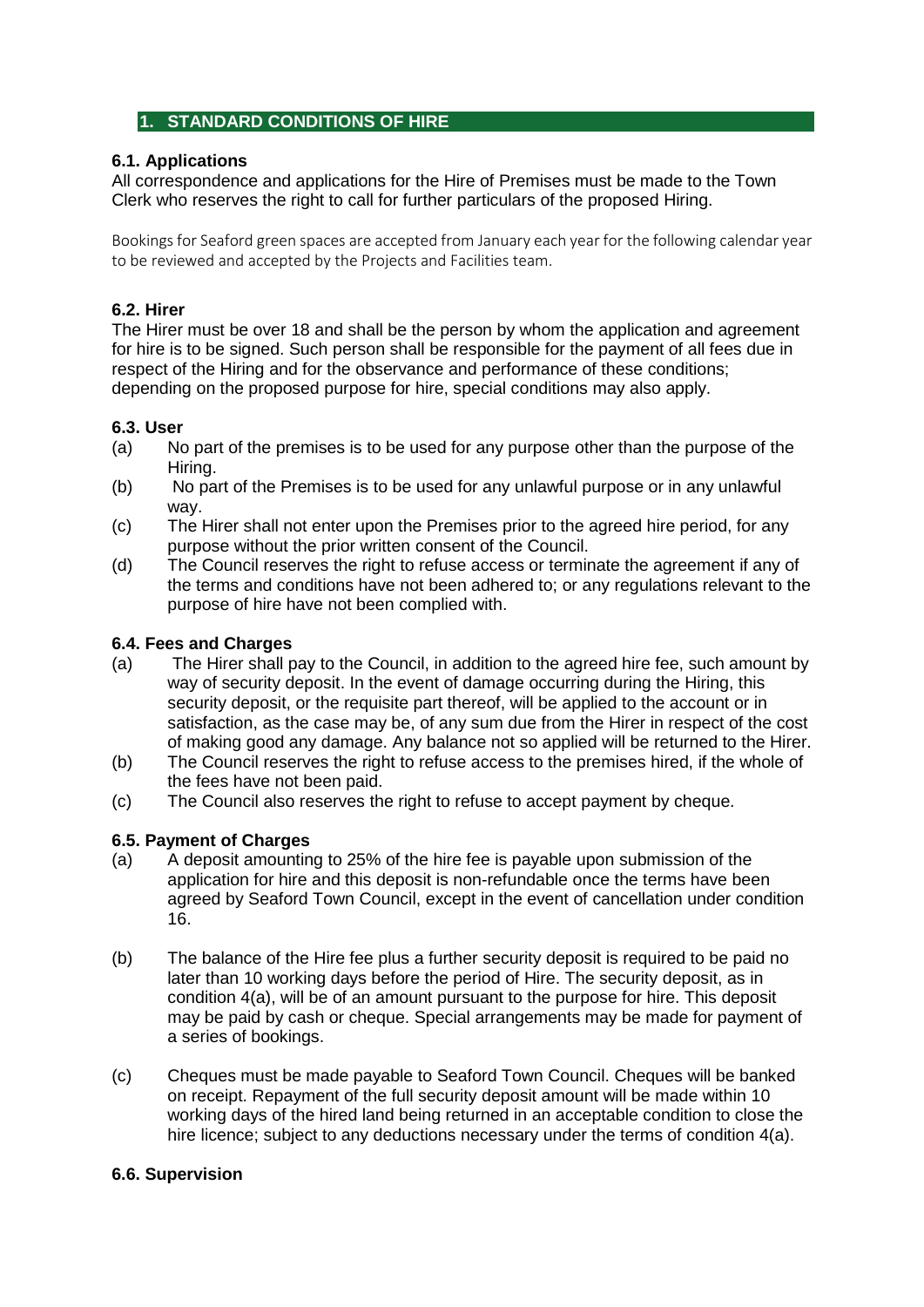- (a) During the Period of the Hiring the Hirer is to be responsible for: aa) the efficient supervision of the Premises including (without prejudice to the generality of the above):
	- (i) the effective control of children
	- (ii) the orderly and safe admission and departure of persons to and from the Premises.

(iii) the orderly and safe vacation of the Premises in case of emergency (ab) the safety of the Premises

- (ac) the preservation of good order and decency in the Premises
- (ad) ensuring that all doors (if any) giving egress from the Premises are left unfastened and unobstructed and immediately available for exit
- (ae) ensuring that no obstruction is placed or allowed to remain in any way giving access or egress to the Premises
- (b) The Hirer is to provide such number of competent stewards and attendants as may in the opinion of the Council be necessary to secure compliance with the above requirements being a minimum of one steward or attendant over the age of 18 years for every 250 persons (or part of 250 persons) present or if most of the persons present are under 16 years of age one steward or attendant for every 100 persons (or part of 100 persons) present.

## **6.7. Expiration of Period of Hiring**

At the expiration of the period of the Hiring, the Hirer is to leave the Premises in a clean and orderly state free of litter and in particular the Hirer is to remove all equipment previously brought in by or on behalf of the Hirer.

### **6.8. Agreement personal to Hirer**

The benefit of the Agreement is personal to the Hirer and not assignable or capable of being sub-hired, without the prior written consent of the authorised officer of the Town Council.

### **6.9. Damage to Council Property**

The Hirer is to take good care of and not cause any damage to be done to the Premises or to any fittings, equipment or other property in the Premises the Hirer is to make good and pay for any such damage caused by any act or neglect of the Hirer or anyone for whom the Hirer is responsible or anyone permitted by the Hirer to enter the Premises.

### **6.10. Injury to Persons and Loss of Property**

- (a) The Council will not be liable for the death of or injury to any person attending the Premises for the purpose of the Hiring or for any losses, claims, demands, actions, proceedings, damages, costs or expenses or other liability incurred by the Hirer in the exercise of the rights granted by the Agreement except where such death, injury or loss is due to the negligence of the Council.
- (b) The Council will not under any circumstances accept responsibility or liability in respect of any damage to or loss of any goods, articles or property of any kind brought into or left at the Premises either by the Hirer for his own purposes or by any other person, or left or deposited with any officer or employee of the Council
- (c) The Hirer will indemnify the Council against all liabilities arising from the actions of the Hirer to include but not be limited to those liabilities mentioned in this condition.

#### **6.11. Third Party Insurance**

The Hirer is to have in force throughout the Period of the Hiring a policy of insurance effected with a reputable insurance company or with underwriters at Lloyds covering the Hirer against third party risks for a sum of not less than £5,000,000 and at the request of the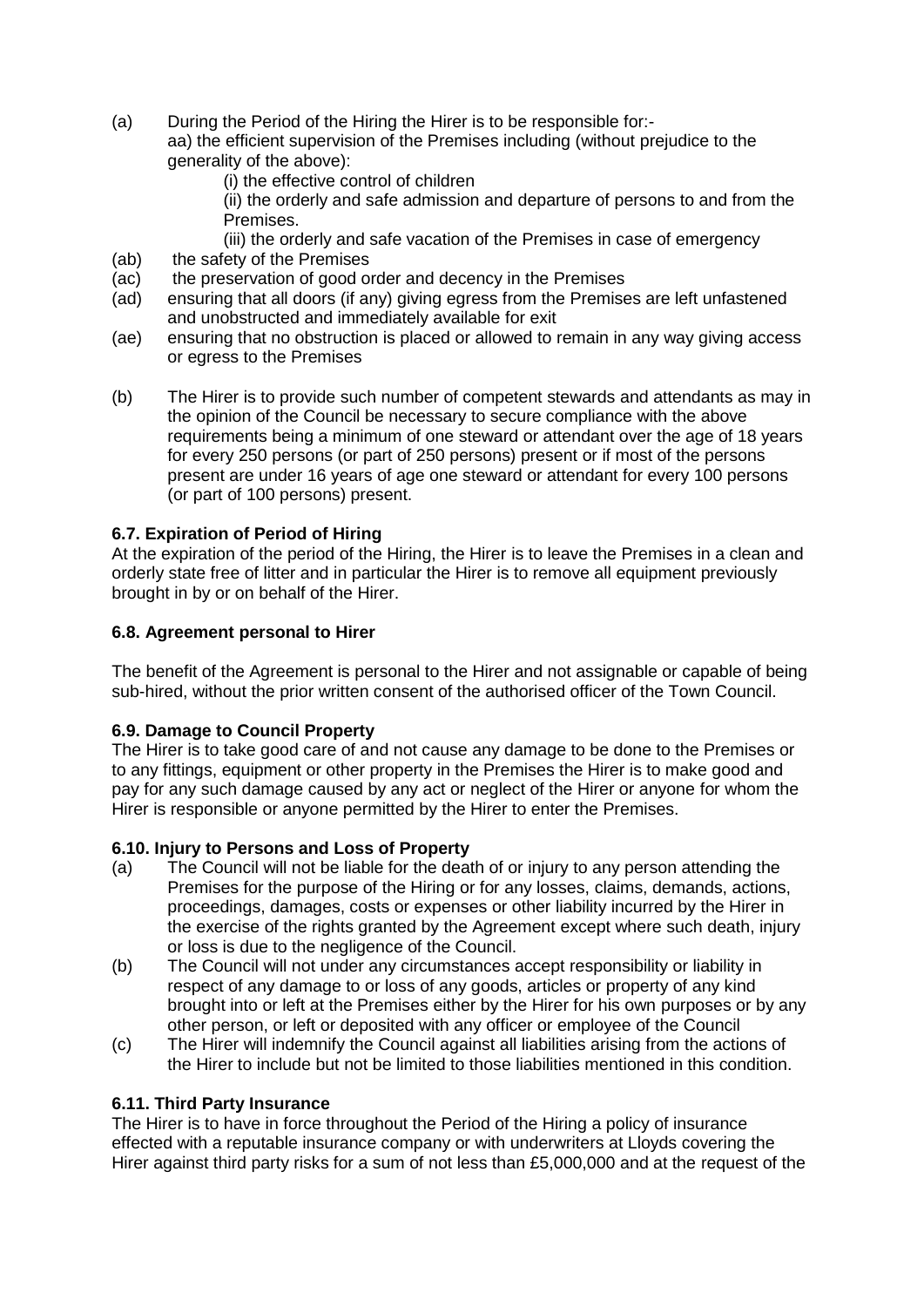Council will produce to the Council not later than 21 days prior to the Period of the Hiring evidence of such policy.

## **6.12. Further Exclusions of Liability**

- (a) The Council will not be liable for any loss or damage due to any breakdown of machinery, failure of supply of electricity, leakage of water, fire, government restriction or act of God which may cause the Premises to be temporarily closed or the Hiring to be interrupted or cancelled.
- (b) The Council will not be liable for any other loss or damage resulting from high seas, sea spray, storm, tempest or any other cause whatsoever.
- (c) The Council gives no warranty that the Premises are legally or physically fit for any specific purpose.

### **6.13. Right of Entry**

The Council reserves the right for duly authorised members or officers or employees of the Council to enter the Premises at any time for any authorised purpose, including for the purpose of ensuring compliance with the terms of this agreement. Any ticket takers or stewards are to be notified accordingly by the Hirer.

### **6.14. Nuisance**

The Hirer shall not do anything or suffer or permit any person attending the Premises to do anything likely to cause annoyance or to be a nuisance to neighbouring occupiers.

### **6.15. Cancellation by Hirer**

- (a) If the Hirer wishes to cancel the Hiring in whole or in part the Hirer must give to the Council notice to that effect.
- (b) A non-refundable deposit fee of 25% of the full amount is required upon application, with payment in full provided 10 days working days prior to the event start date.
- (c) Cancellations within 28 days of event booking will be charged a 25% of the total booking. Within 10 days of an event booking 50% of the total booking fee will be charged and 48 hours of the event 100% of the total booking fee will be charged.
- (d) Cancellation due to weather conditions, the Town Council is unable to offer a refund, however, can look at re-arranging the event on an alternative date in the calendar year for the existing price charged.
- (e) Refundable security deposits can be requested should the event place the open space at risk of damage, refundable within 2 working days of the open space passing inspection successfully after the event. Security deposits can be refunded via BACS or cheque.

# **6.16. Cancellation by Council**

- (a) The Council may cancel the Hiring if the Premises are required for any purpose in connection with a Parliamentary or local government election or if the premises are rendered unusable by any such event as is mentioned in Condition 12(a).
- (b) If the Hiring is cancelled for any such reason as is mentioned in Condition 16(a) the Council will give to the Hirer the maximum practicable notice and refund the Fee including the 25% deposit but will not otherwise be liable to the Hirer.
- (c) The council may cancel the hiring if, as a result of exceptional weather conditions, the Premises is rendered unsuitable for use in the council's opinion, or that of any duly authorised officer.

### **6.17. Breach by the Hirer**

Should the Hirer fail to observe and perform any of these conditions and any appeal conditions the Council reserves the right to: